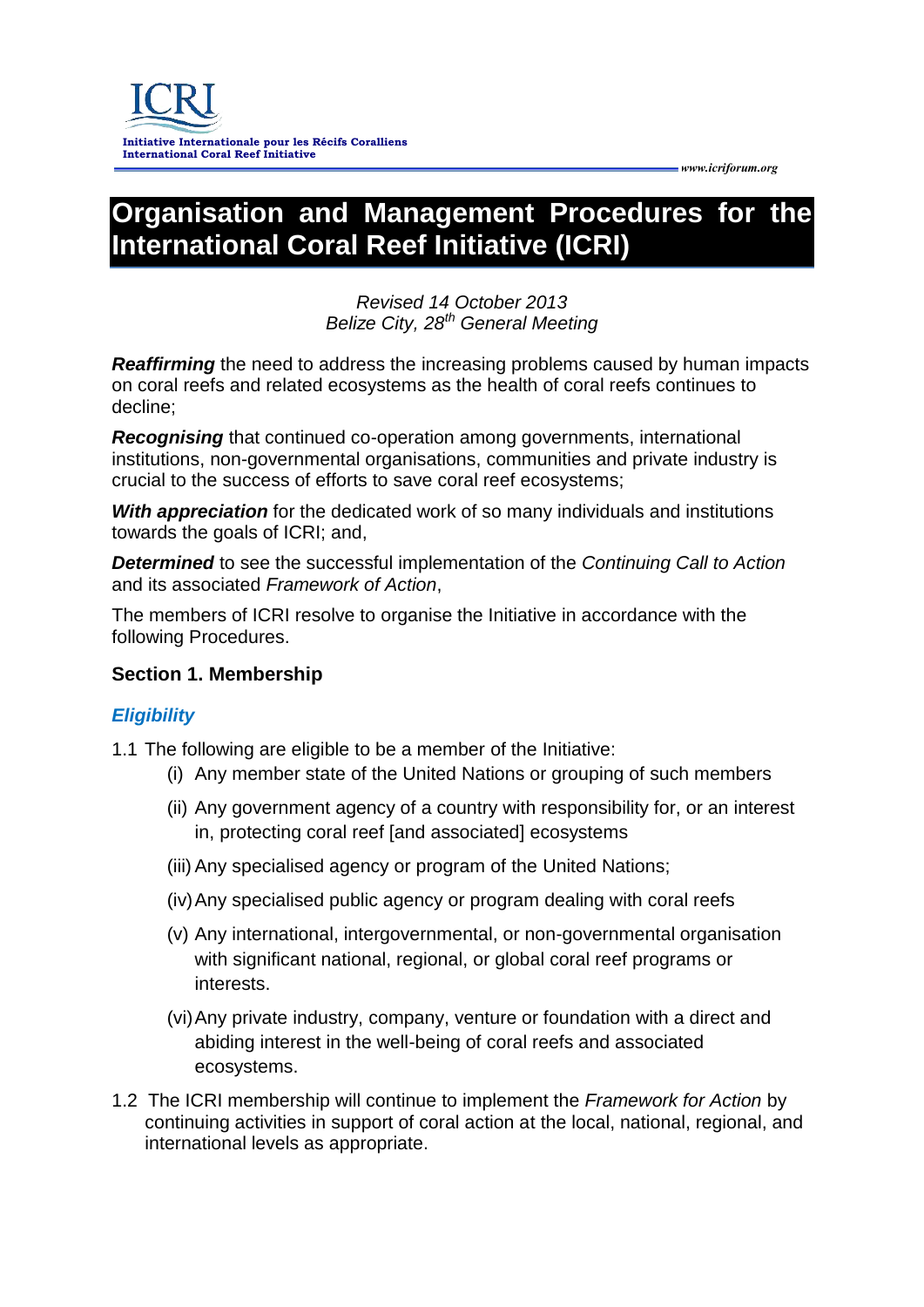# *Becoming a member*

- 1.3 Aspiring ICRI members should send a request in writing (in a form of a letter) to the ICRI Secretariat, detailing the rationale for their membership application and providing a statement of their support for the *Continuing Call to Action* and the *Framework for Action.*
- 1.4 The membership request letter should be signed by the organisation's highest administration position. In the case of a government agency or department, the letter should be signed by the line Minister or the most senior official of that agency or department.
- 1.5 The ICRI Secretariat will acknowledge receipt of the membership request and convey it to ICRI members at the next General Meeting. Applicants are strongly encouraged to attend the General Meeting to support their membership request.
- 1.6 ICRI Members present at General Meetings will take a decision on whether or not to accept each membership application.

# *Members' roles*

- 1.7 Members should endeavour to attend at least one General Meeting for every term of a Host Secretariat.
- 1.8 Members should confirm or update their membership details, including focal points' names and contact details when these details change and at the beginning of each hosting period.
- 1.9 Members should provide up-to-date written reports of ongoing activities (known as 'Member's Reports') in support of the Initiative and provide it to the Secretariat before each General Meeting.

# *Membership suspension, revocation and reinstatement*

- 1.10 Where a member has not attended a General Meeting nor provided a Member's Report for three terms of a Host Secretariat, the Secretariat will send a letter advising the member that its ICRI membership is suspended and, unless otherwise requested by the member prior to the next General Meeting, that membership will automatically be revoked.
- 1.11 Any Member whose activities are disruptive may see their membership revoked by way of a resolution of the members attending a General Meeting.
- 1.12 Where a former Member whose membership has been revoked wishes to have its membership status reinstated, a written request should be provided to the ICRI Secretariat, stating the reasons for the request. The Secretariat will review requests on a case by case basis.

# **Section 2. General Meetings**

- 2.1 General Meetings will be held at least annually.
- 2.2 In extraordinary circumstances, additional General Meetings may be convened, as the membership deems necessary. Any Member may request an additional meeting by written request to the Host Secretariat. The Host Secretariat will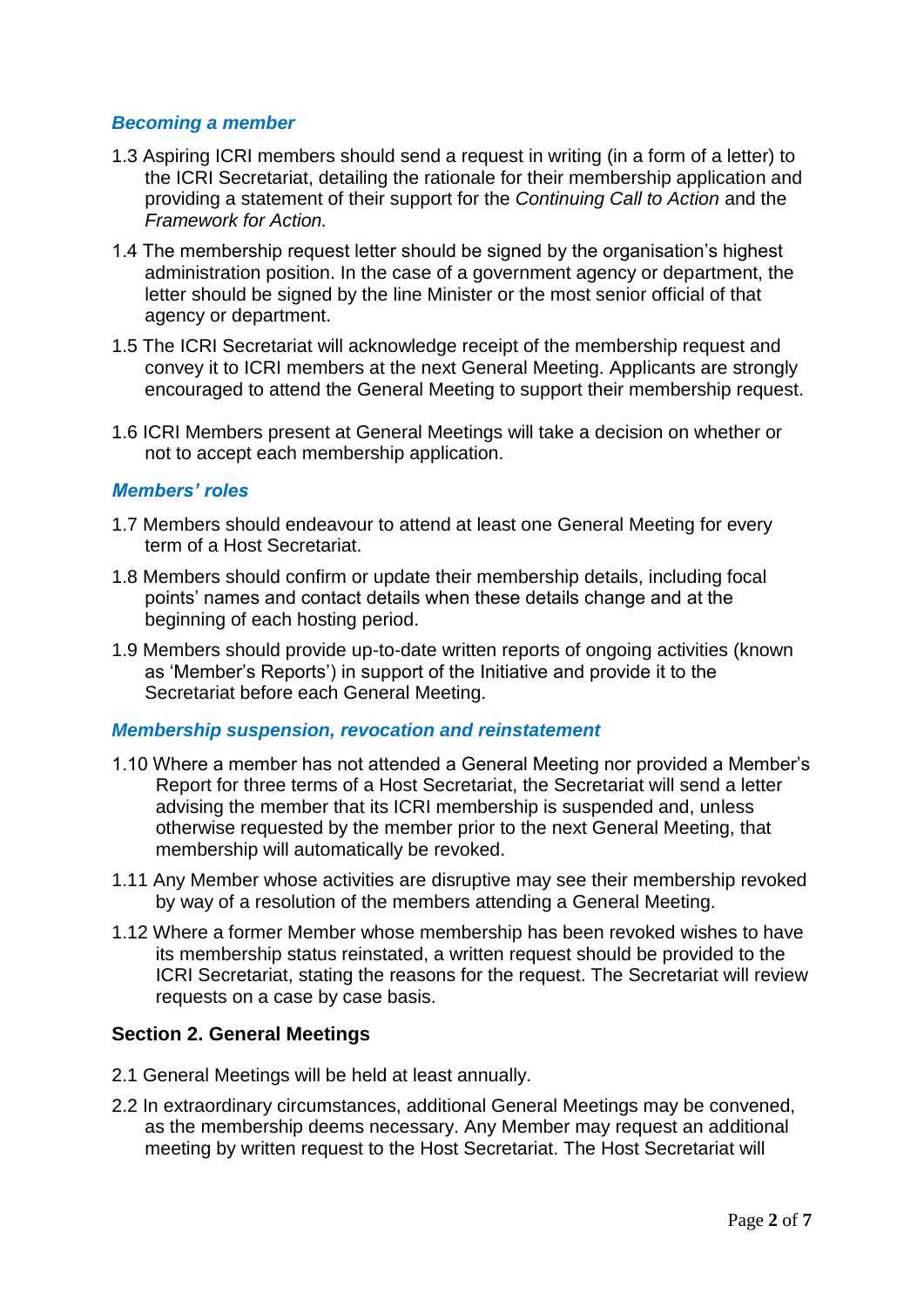circulate the request and decide whether to hold the meeting, based on responses received from members within 14 days and subject to funding.

- 2.3 At the request of a Member, guests may be invited by the Host Secretariat to attend sessions of a General Meeting as observers. Observers may request permission from the session's Chair to do a presentation. Observer participation during meetings will be at the discretion of the plenary Chair but may not supersede the participation of members.
- 2.4 The decision to provide financial support to ICRI members, networks or appropriate delegates to attend General Meetings is left to the entire discretion of the Host Secretariat. Those requiring such support should submit a formal request to the Host Secretariat.
- 2.5 A decision by the Host Secretariat not to support a Member who formally requested such support cannot be contested.

# **Section 3. Host Secretariat**

3.1 Only states or a joint partnership by two states may serve as the Host Secretariat of the Initiative. The hosting term is between two and three years, with the exact length of the hosting period and date of transition to be determined through consultation between the current and incoming hosts.

#### *Responsibilities of the Host Secretariat*

- 3.2 The responsibilities of the Host Secretariat, in addition to those specified in other Sections of these procedures, include:
	- (i) Developing a draft Plan of Action for implementation during its hosting term
	- (ii) Carrying out the financial stewardship of the ICRI Secretariat
	- (iii) Managing membership, including seeking updates on Members' details at the beginning of the hosting term, maintaining a database on members and nominated focal points, processing membership requests, and sending letters of suspension as per Section 1.10 of these procedures
	- (iv) Convening and organising General Meetings, including:
		- Preparing the agenda
		- Notifying all members of meeting arrangements using ICRI's outreach mechanisms
		- Circulating draft motions to members for comment (see section 6.3 of these procedures)
		- Providing templates for, receiving and circulating Members' Reports
		- Chairing Plenary Sessions of General Meetings
		- Reporting on the progress of resolutions and advisories where appropriate
		- Preparing and circulating Minutes
		- Following through actions arising.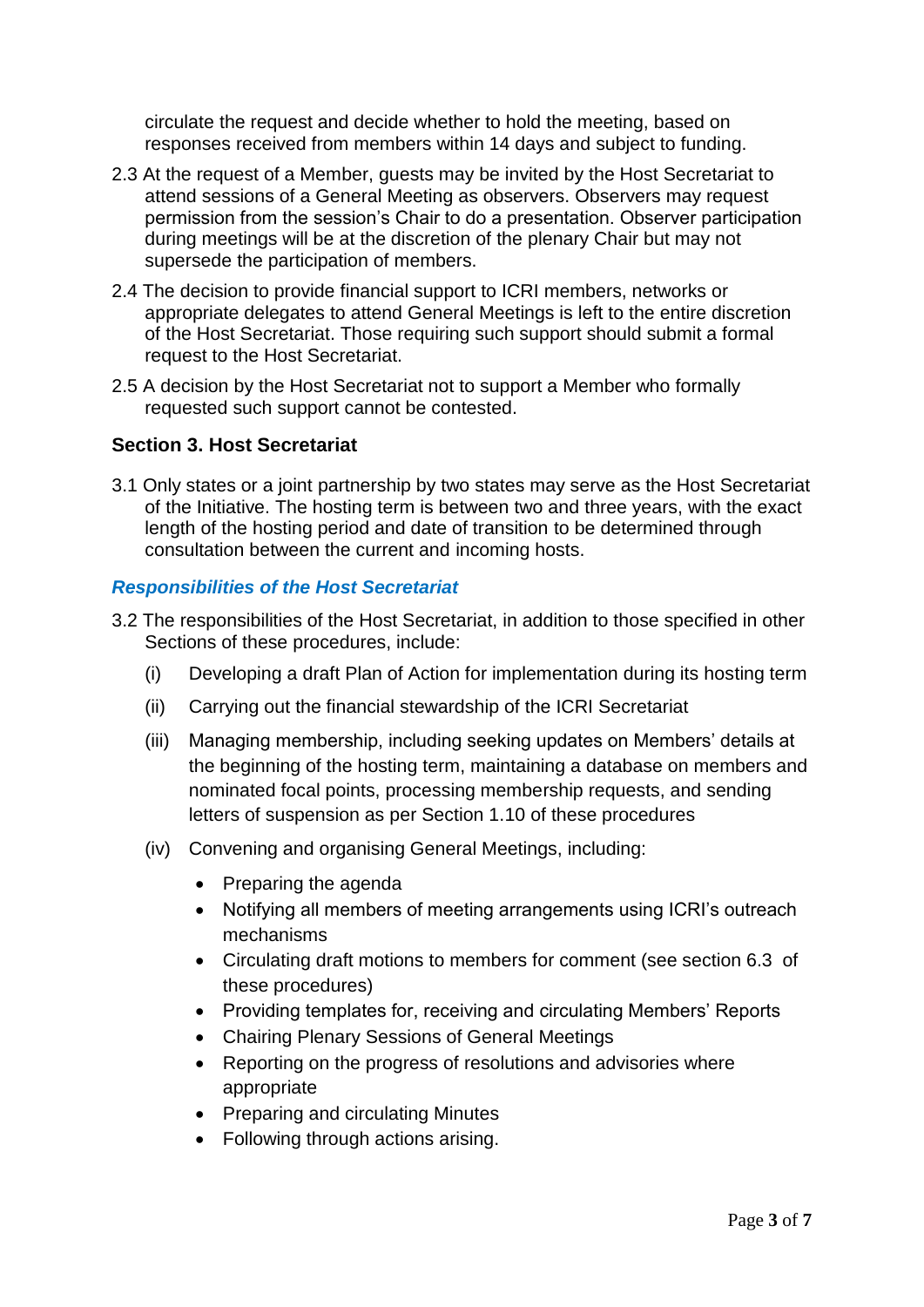- (v) Receiving and answering correspondence on behalf of the Initiative
- (vi) Maintaining and updating web-based media, including the ICRIforum website as well as ICRI social media
- (vii) Promoting ICRI and its work, including by providing comment on relevant international texts and at international fora and conferences where side events may be organised subject to budgetary circumstances
- (viii) Identifying and liaising with successor state(s) to take on Host Secretariat responsibilities.
- 3.3 The Host Secretariat may delegate some or all of its functions to a Designated Administrative Representative (DAR).

# **Section 4. ICRI Operational Networks and Ad Hoc Committees**

4.1 ICRI may operate on-ground through Operational Networks and/or *Ad Hoc* Committees.

#### *Operational Networks*

- 4.2 Operational Networks are established, suspended and dissolved by way of a resolution of ICRI members.
- 4.3 Terms of References for Operational Networks, their structure and governance mechanisms, as well as amendments to these are approved by way of resolution of ICRI members at an ICRI General Meeting.
- 4.4 Networks will retain control of their operational program and regular functioning. The ICRI Secretariat will provide general guidance and advice where appropriate, and will relay relevant information via ICRI media.

# *Ad Hoc Committees*

- 4.5 The Host Secretariat or ICRI members may, as necessary, appoint *Ad Hoc* Committees to carry out work on specific topics or advise on specific issues.
- 4.6 Membership to such Committees is open to all ICRI members. In addition, observers may be invited to participate in Committee activities.
- 4.7 Each Committee elects a Chair from the members represented in the Committee. *Ad Hoc* Committees should prepare Terms of Reference in conjunction with the Host Secretariat. These Terms of Reference should clearly show, *inter alia*, the desired outcomes, objectives and proposed timeframe for the Committee's activities. The Terms of Reference of the *Ad Hoc* Committees will be approved by the ICRI membership.
- 4.8 Committees should meet in conjunction with the General Meetings and, if practical, in conjunction with other international meetings. Intersessional activities will be primarily by electronic correspondence. The Committee Chair is responsible for drafting and clearing reports and correspondence. Meeting outcomes should be provided to the ICRI Secretariat for information.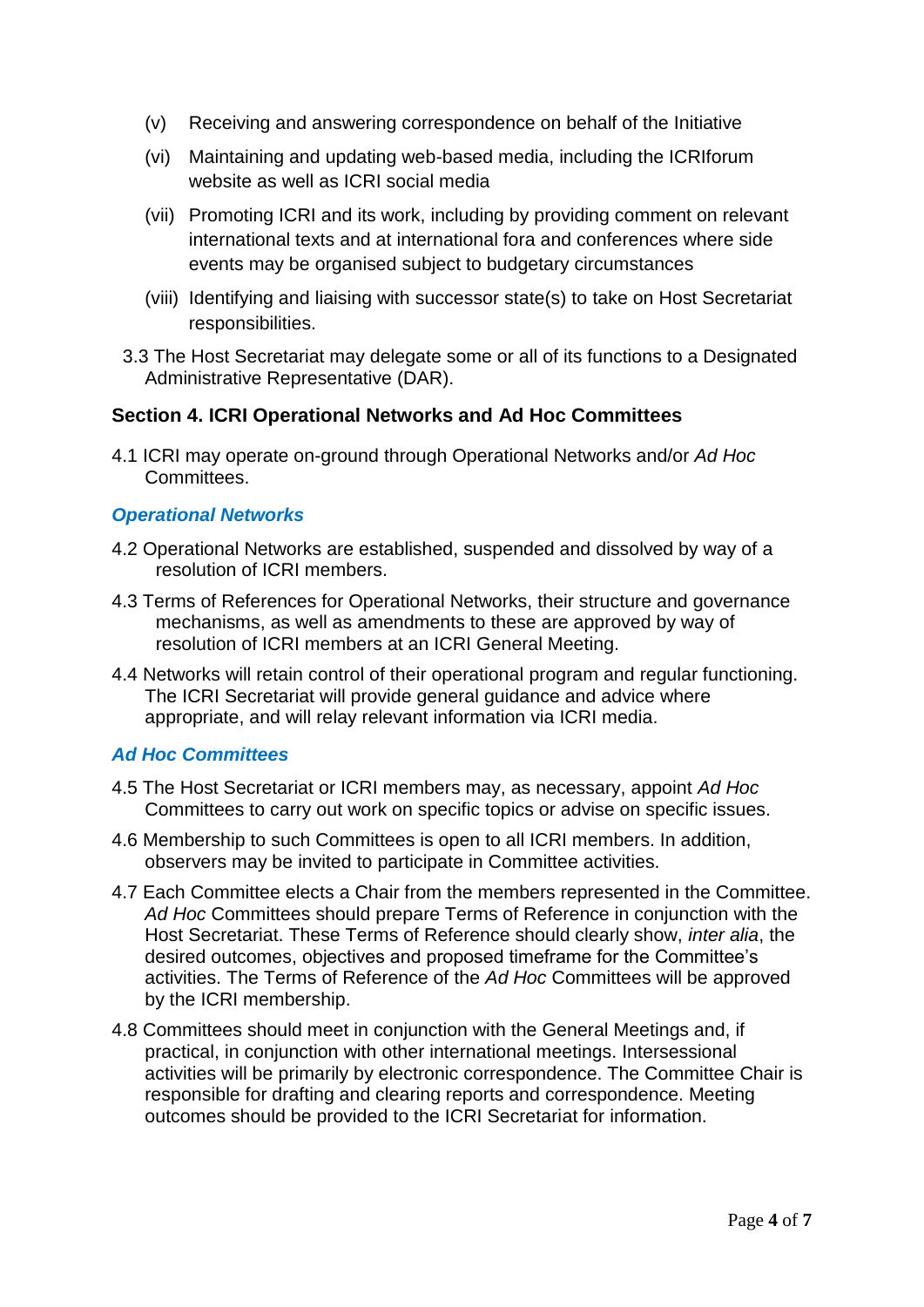# *Reporting*

- 4.9 Activities undertaken by ICRI Networks and *Ad Hoc* Committees should be reported on at General Meetings by way of one or more of the following means:
	- Member's Report
	- Meeting paper or report
	- Presentation
	- Motion.

### **Section 5. Regional activities, meetings and workshops**

- 5.1 ICRI encourages its members to develop regional activities, including workshops, to prepare region-specific agendas for coral reefs.
- 5.2 Where practicable/relevant, regional activities should involve UNEP Regional Seas regions with substantial coral reefs, i.e.: [Wider Caribbean,](http://www.unep.org/regionalseas/programmes/unpro/caribbean/default.asp) [East Asian](http://www.unep.org/regionalseas/programmes/unpro/eastasian/default.asp)  [Seas,](http://www.unep.org/regionalseas/programmes/unpro/eastasian/default.asp) Eastern Africa, West and Central Africa, [South Asian Seas,](http://www.unep.org/regionalseas/programmes/nonunep/southasian/default.asp) [ROPME Sea](http://www.unep.org/regionalseas/programmes/nonunep/ropme/default.asp)  [Area,](http://www.unep.org/regionalseas/programmes/nonunep/ropme/default.asp) [Red Sea and Gulf of Aden,](http://www.unep.org/regionalseas/programmes/nonunep/redsea/default.asp) and [Pacific.](http://www.unep.org/regionalseas/programmes/nonunep/pacific/default.asp)

# **Section 6. ICRI Official Documents**

# *Categories of documents*

- 6.1 official ICRI documents include:
	- (i) Key Documents
	- (ii) Recommendations (formerly Decisions/Statements)
	- (iii) Host Secretariat Advisories
	- (iv) Resolutions
	- (v) Members' Reports
	- (vi) General Meeting Minutes
	- (vii) ICRI publications, reports and posters

--------------------------------------------------------------------------------------------------------------------------------------------------------

- (i) *Key documents*: these are the foundational documents of ICRI and include:
	- ICRI's Continuing Call to Action
	- ICRI's Framework for Action
	- These Organisation and Management Procedures.

These documents may be reviewed and updated from time to time and approved by the ICRI membership at General Meetings.

- (ii) *Recommendations*: ICRI may adopt Recommendations, in order to call attention to issues of serious, widespread concern. Note: these had formerly been called 'Decisions' and 'Statements'.
- (iii) *Host Secretariat Advisory*: the Host Secretariat may issue an Advisory to call attention to a significant action it believes needs to be taken to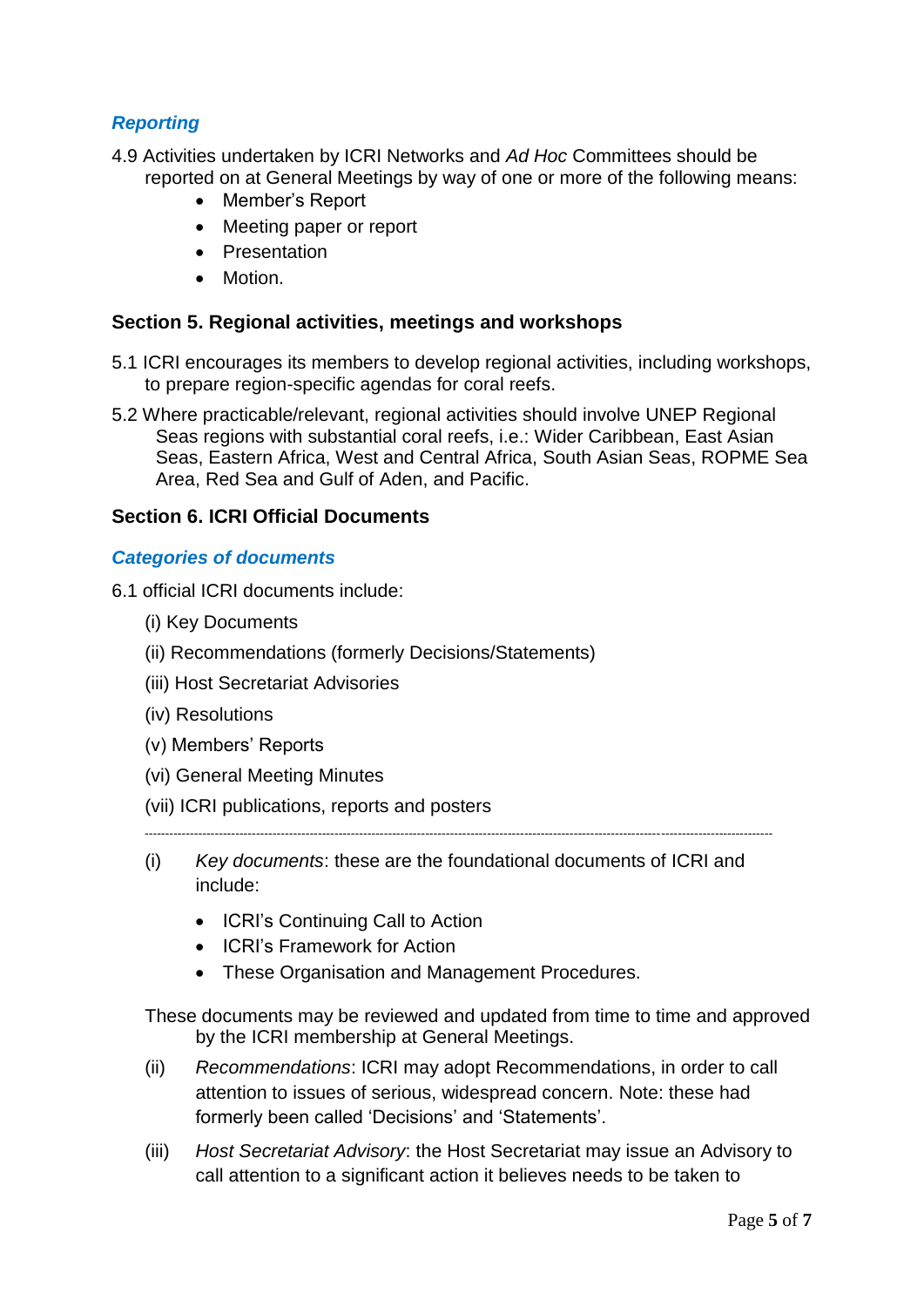enhance the work of the Initiative. Advisories may be issued out of General Meeting sessions. Proposals may be submitted by members to the Host Secretariat which will circulate it for a 14-day comment period. The Secretariat should incorporate any comment before circulating the Advisory to all members and making it publicly available on ICRI media.

- (iv) *Resolutions*: ICRI may adopt Resolutions directed to ICRI itself: to guide the Host Secretariat, the conduct of General Meetings and/or the activities of ICRI Networks and Committees. Resolutions relating to ICRI Networks or Committees should be drafted in consultation with the coordination team of these networks/committees.
- (v) *Members' Reports*: members should submit these reports as per 1.9 of these procedures.
- (vi) *Meetings Minutes*: the Host Secretariat is responsible for writing Minutes of General Meetings (see 3.2 (iv) of these procedures). Minutes should be circulated to Members present at the General Meetings for comment for a 14-day period. The Secretariat should incorporate any comment in the Minutes before circulating it to all members and making it publicly available through the ICRIforum website. Proceedings of other ICRI Meetings, such as ICRI regional workshops and International Marine Ecosystems Management Symposia (ITMEMS) should also be made available on the ICRIforum website.
- (vii) *ICRI publications, reports and posters*: these include any publication which displays the ICRI logo, including outputs from ICRI Networks and Committees, and communications documents such as brochures, posters, videos, newsletters and other outreach tools developed by ICRI.

# *Official Documents Repository*

6.2 The ICRIforum website is the repository for all official ICRI documents.

# *Motion submission procedures*

- 6.3 The following official ICRI documents should be submitted for consideration by the ICRI membership as motions:
	- Recommendations
	- Resolutions.
- 6.4 *Standard Procedure*: Motions should be submitted to the Host Secretariat a minimum of 28 days prior to a General Meeting. The Host Secretariat will make the motion available for comment to ICRI members at least 14 days prior to the General Meeting. The motion will then be presented for adoption at the General Meeting.
- 6.5 *Unforeseen Circumstances*: If the need for a motion arises within the 28-day window required for submission or during the General Meeting, the Host Secretariat will circulate the proposed text as soon as possible after receiving it